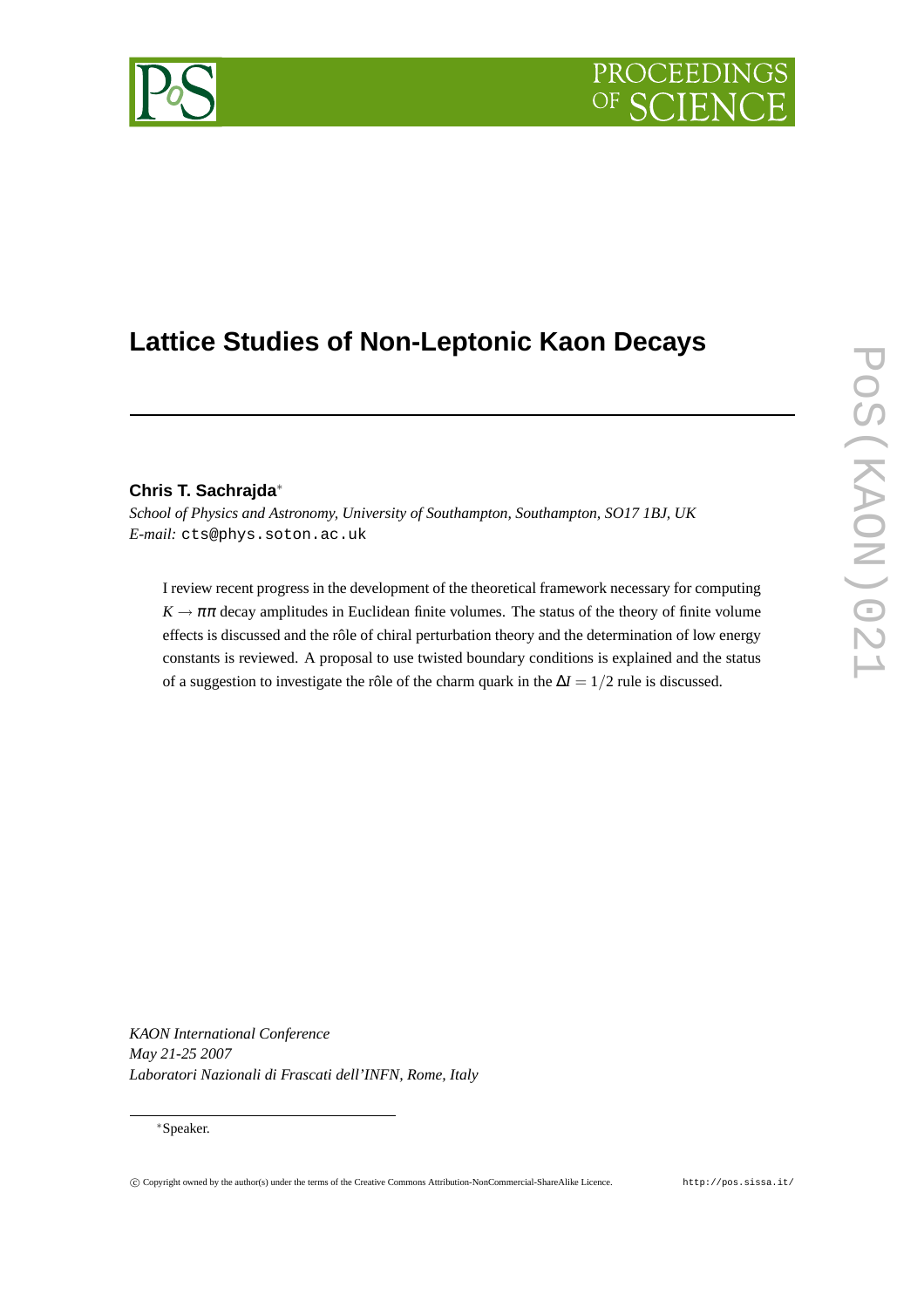#### **1. Introduction**

Two of the most interesting challenges in Kaon physics are to explain the ∆*I* = 1/2 rule (the enhancement by a factor of about 450 of the rates for  $K \to \pi \pi$  decays into an isospin 0 final state relative to those into an  $I = 2$  state) and to understand quantitatively the experimentally measured value of  $\epsilon'/\epsilon = (17.2 \pm 1.8) \times 10^{-4}$  [1], the parameter whose non-zero value was the first evidence for direct CP-violation. In order to meet these challenges we need to be able to evaluate the nonperturbative QCD effects in the corresponding  $K \to \pi \pi$  decay amplitudes. In this talk I review the status of lattice calculations of  $K \to \pi \pi$  matrix elements of the  $\Delta S = 1$  effective Hamiltonian and the prospects for future improvements.

The problem of handling multihadron states in Euclidean finite-volume lattice simulations is an unsolved one. The main difficulty is that, in general, there are many possible intermediate states which, after rescattering, can emerge as the required final state. For  $K \to \pi \pi$  decays on the other hand, it is a good approximation to neglect inelastic contributions. We can therefore restrict ourselves to considering the single two-pion state with a given isospin (0 or 2) and are able to compute the corresponding matrix elements. For two-body non-leptonic *B* decays on the other hand we are unfortunately unable as yet to evaluate the amplitudes using lattice simulations. This severely limits the precision with which we can exploit the huge amount of data available from the *b*-factories to explore the limits of the Standard Model.

Even for  $K \to \pi \pi$  decays we have further difficulties, but ones which have been solved. In a finite Euclidean volume we do not obtain the S-matrix directly, but compute matrix elements into the average of in- and out-states [2]. Moreover, as shown in the pioneering work of Lüscher [3], the propagation of two pions leads to finite-volume corrections which decrease only as powers of the volume and not exponentially as with single-hadron states. In section 2 I review the status of our understanding of finite-volume effects in extracting physical  $K \to \pi \pi$  decay amplitudes from the corresponding finite-volume matrix elements computed in lattice simulations.

Chiral perturbation theory ( $\chi PT$ ) plays a central rôle in obtaining physical information from lattice simulations, particularly in guiding the extrapolation of results obtained at unphysically large values of the *u* and *d* quark masses to the physical point. It is frequently useful to evaluate the *low energy constants* (LECs) of χPT to estimate physical quantities and this approach is used widely in  $K \to \pi \pi$  decays. In 2001, the RBC and CP-PACS collaborations, for the first time were able to determine the LECs of lowest order  $\chi$ PT and obtained very interesting results for the  $\Delta I = 1/2$  rule and for  $\varepsilon'/\varepsilon$  [4, 5], results which will provide valuable benchmarks for future calculations:

| Collaboration   | Re $A_0$ /Re $A_2$ | $\varepsilon'/\varepsilon$      |
|-----------------|--------------------|---------------------------------|
| <b>RBC</b> [4]  | $25.3 \pm 1.8$     | $-(4.0 \pm 2.3) \times 10^{-4}$ |
| CP-PACS [5]     | $9 \div 12$        | $(-7 \div -2) \times 10^{-4}$   |
| Experiments [1] | 22.2               | $(17.2 \pm 1.8) \times 10^{-4}$ |

To set the scene for the developments discussed in the following sections, I would like now to make some remarks about the calculations of refs. [4, 5]:

1. At leading order in  $\gamma PT$  it is possible to determine the LECs by computing only  $K \to \pi$  and  $K \rightarrow$  vacuum matrix elements. At this order it is therefore possible to avoid any computations with two-pion states.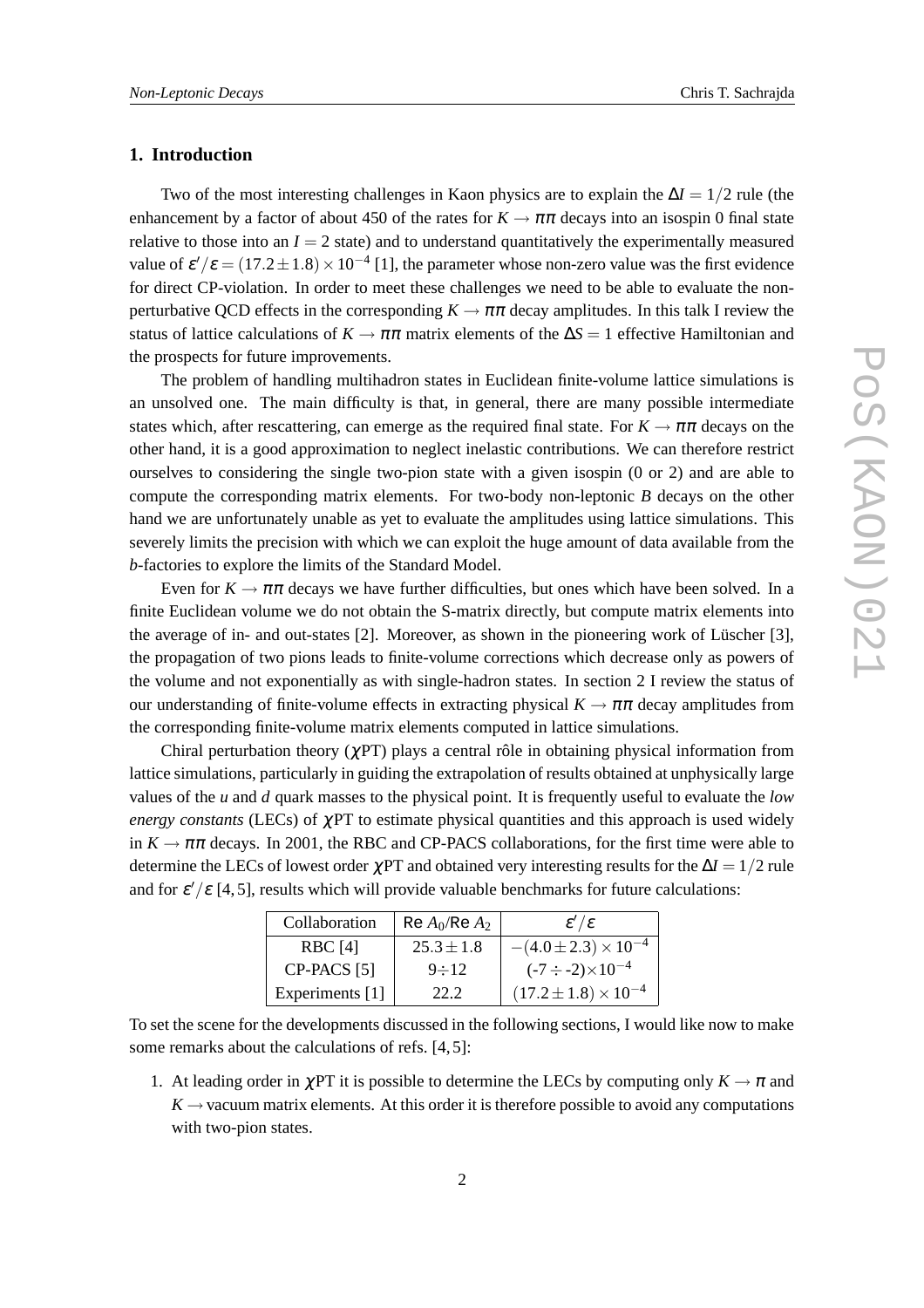- 2. The RBC and CP-PACS collaborations were able, for the first time, to control the *Ultraviolet Problem*, i.e. the subtraction of power divergences due to the mixing of the ∆*S* = 1 operators in the weak Hamiltonian with lower dimensional ones, with sufficient precision to obtain meaningful results. This was a very important milestone.
- 3. The simulations were quenched and assumed the validity of lowest order  $\gamma PT$  in the region of meson masses of approximately 400-800 MeV. We will hear from Bob Mahwhinney [6] that they are being repeated in unquenched simulations and with lighter quark masses.

Although it may appear that the values obtained for the octet enhancement are large, it should be noted that for the quark masses at which the simulations were performed the enhancement was about a factor of 5 or 6 (with the two collaborations agreeing on the results). The remaining enhancement came from the chiral extrapolation (which led to the disagreement in the table). This highlights the importance of having a good control of the chiral extrapolation.

- 4. A natural extension of this calculation is to improve the precision to next-to-leading order (NLO) in the chiral expansion. This requires the evaluation of  $K \to \pi \pi$  decay amplitudes directly.
- 5. In view of the approximations described above it is not too surprising that the results for  $\varepsilon'$ / $\varepsilon$  even have the wrong sign. There are 10 operators in the  $\Delta S = 1$  effective Hamiltonian and there is a significant partial cancellation from the  $\Delta I = 1/2$  and  $\Delta I = 3/2$  contributions which amplifies the relative errors?

For the remainder of this talk, I will concentrate on the direct evaluation of  $K \to \pi \pi$  matrix elements. In the following section I discuss the status of the finite volume effects and in section 3 I describe the strategy of using χPT at NLO. In section 4 I consider the possibility of using twisted boundary conditions to improve the momentum resolution and also report on an investigation of the role of the charm quark in the ∆*I* = 1/2 rule. Finally in section 5 I briefly summarise and present my conclusions.

#### **2. Finite Volume Effects**

For most of the quantities being calculated in lattice simulations (such as  $f_K$ ,  $B_K$  and  $K_{\ell 3}$  decays discussed in this conference [7, 8]) there is at most a single hadron in the initial and final state. In  $K \to \pi \pi$  decays there are two-pions and the interactions between the two pions induce finitevolume corrections which do not vanish exponentially. For the direct evaluation of the  $K \to \pi \pi$ amplitudes, the theory of finite-volume effects for two-hadron states in the elastic regime is now fully understood, both in the centre-of-mass and moving frames. In this section I describe the status of our understanding based on the work of Lüscher [3] and subsequent papers [9–13]. For a discussion of two-hadron states in nucleon-nucleon systems see ref. [14] and references therein.

#### **2.1 The Two-Pion Spectrum in a Finite Volume**

Consider the two-hadron propagator represented by the diagram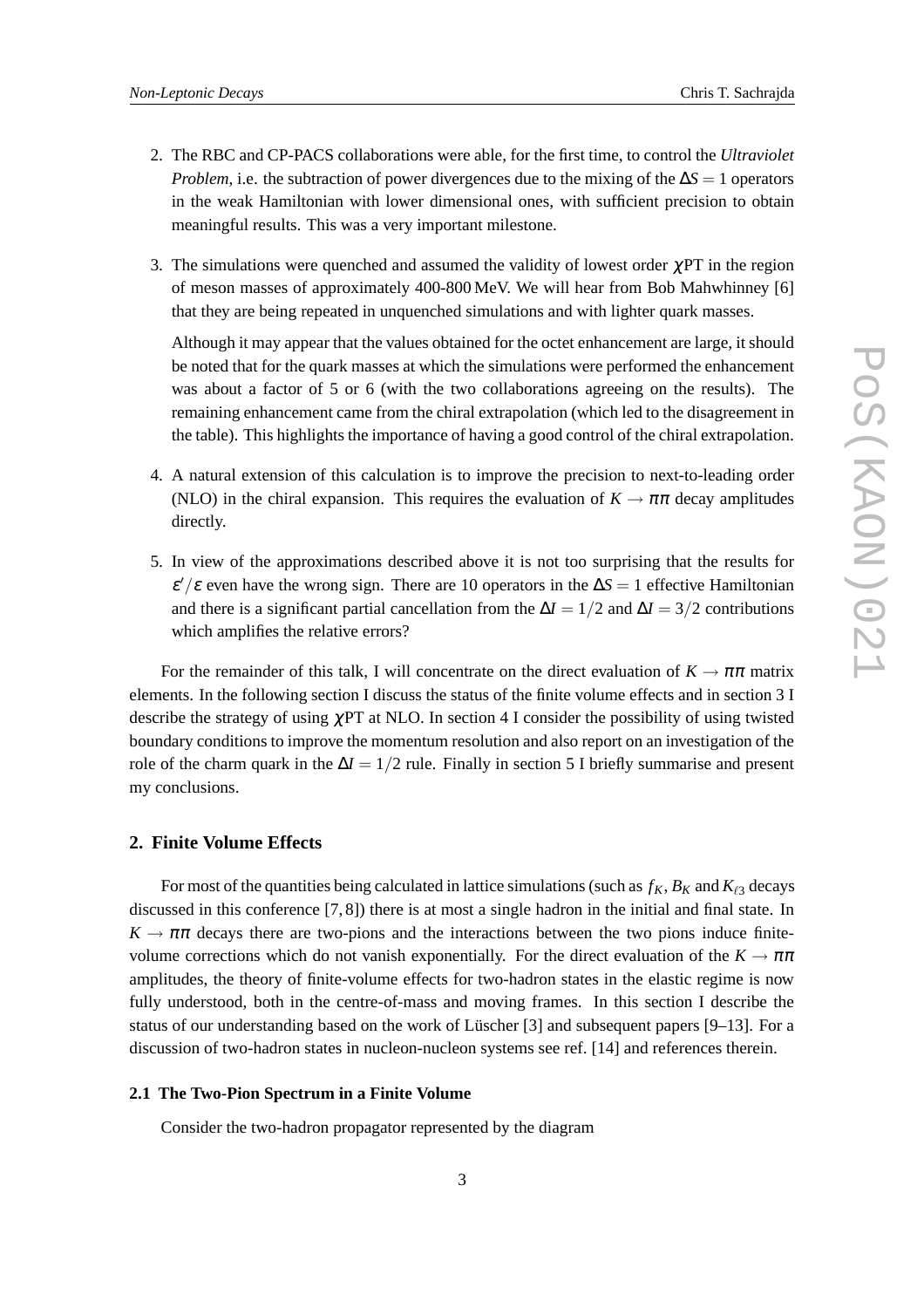

where the shaded circles represent two-particle irreducible contributions in the *s*-channel. For simplicity let us take the two-hadron system to be in the centre-of mass frame and assume that only the *s*-wave phase-shift is significant (the discussion can be extended to include higher partial waves). Consider the loop integration/summation over *p* (see the figure). Taking the time extent of the lattice to be infinite, we can perform the  $p_0$  integration by contours and obtain a summation over the spatial momenta of the form:

$$
\frac{1}{L^3} \sum_{\vec{p}} \frac{f(p^2)}{p^2 - k^2},\tag{2.1}
$$

where *k* is the relative momentum  $(E^2 = 4(m^2 + k^2))$ , where *E* is the total energy), the function  $f(p^2)$  is non-singular and (for periodic boundary conditions) the summation is over momenta  $\vec{p} =$  $(2\pi/L)\vec{n}$  where  $\vec{n}$  is a vector of integers. In infinite volume the summation in eq. (2.1) is replaced by an integral and in Minkowski space the denominator has the appropriate *i*<sup>ε</sup> prescription. It is the difference between the summation and integration which gives the finite-volume corrections. The relation between finite-volume sums and infinite-volume integrals is the *Poisson Summation Formula*, which (in 1-dimension) is:

$$
\frac{1}{L}\sum_{p}g(p) = \sum_{l=-\infty}^{\infty} \int \frac{dp}{2\pi} e^{ilLp}g(p).
$$
\n(2.2)

If the function  $g(p)$  is non-singular, the oscillating factors on the right-hand side ensure that only the term with  $l = 0$  contributes, up to terms which vanish exponentially with *L*. Hence, up to this precision, the finite-volume sum and infinite-volume integral are equal. The summand in eq. (2.1) on the other hand is singular (there is a pole at  $p^2 = k^2$ ) and this is the reason why the finite-volume corrections decrease only as powers of *L*. The full derivation of the formulae for the finite-volume corrections can be found in refs. [3,9–13] and is beyond the scope of this talk. Here I just sketch the key ingredients. Following ref. [12], it is convenient to start by rewriting the expression eq. (2.1) in a form without singularities so that, up to exponential precision in the volume,

$$
\frac{1}{L^3} \sum_{\vec{p}} \frac{f(p^2) - f(k^2)e^{\alpha(k^2 - p^2)}}{p^2 - k^2} = \int \frac{d^3p}{(2\pi)^3} \frac{f(p^2) - f(k^2)e^{\alpha(k^2 - p^2)}}{p^2 - k^2}.
$$
\n(2.3)

The exponential factors in eq.(2.3) are introduced to ensure ultra-violet convergence ( $\alpha$  is the cutoff). Eq.(2.3) can then readily be rewritten in the form

$$
\frac{1}{L^3} \sum_{\vec{p}} \frac{f(p^2)}{p^2 - k^2} = \int \frac{d^3 p}{(2\pi)^3} \frac{f(p^2)}{p^2 - k^2 - i\varepsilon} \n- \frac{ik}{4\pi} f(k^2) + f(k^2) \left\{ \frac{1}{L^3} \sum_{\vec{p}} \frac{e^{\alpha(k^2 - p^2)}}{p^2 - k^2} - \mathcal{P} \int \frac{d^3 p}{(2\pi)^3} \frac{e^{\alpha(k^2 - p^2)}}{p^2 - k^2} \right\},
$$
\n(2.4)

where  $\mathscr P$  represents the principal value. The finite-volume correction exhibited above appears in every loop in diagrams such as that in the figure, and upon resummation give a geometric series.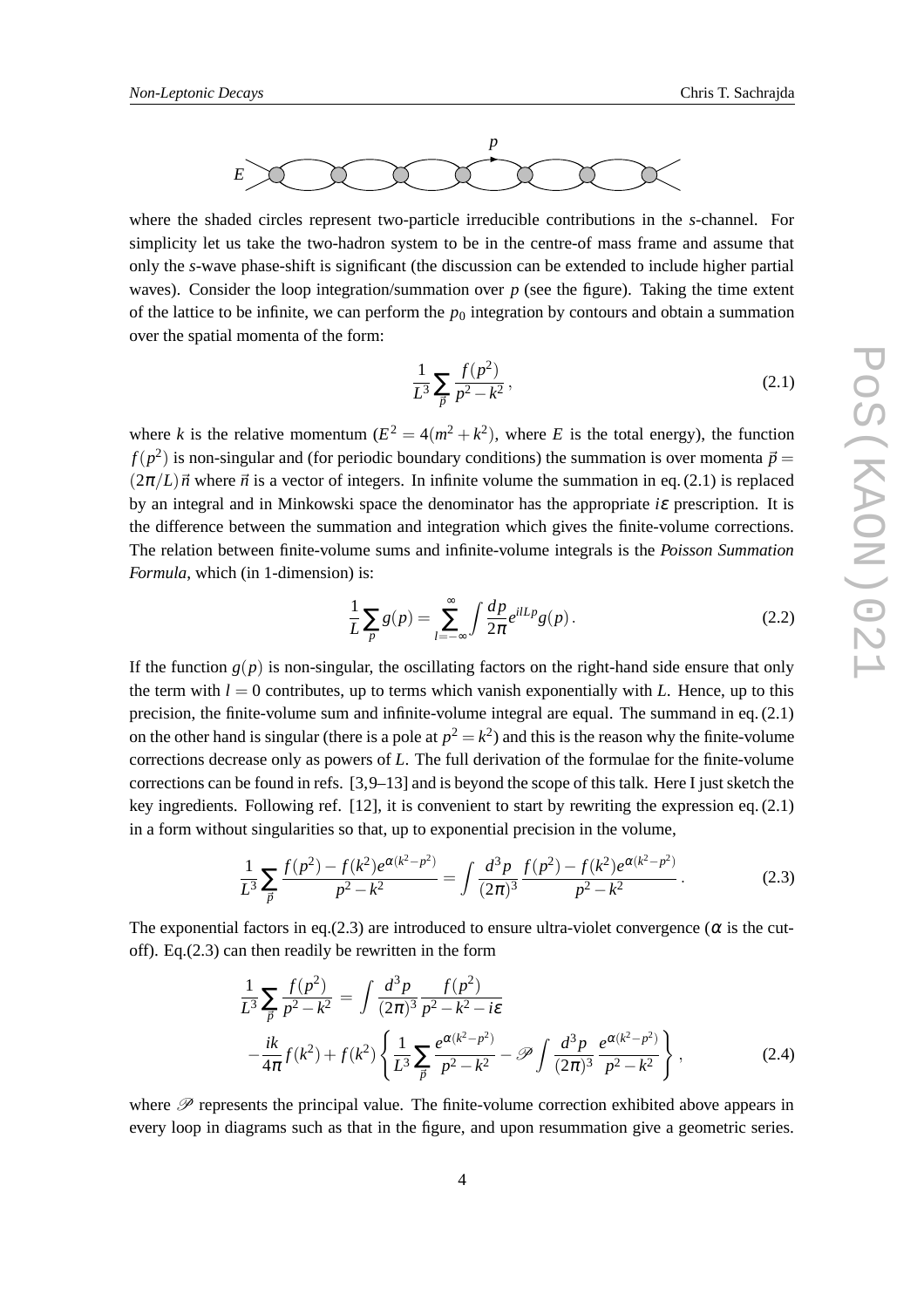In infinite volume there is a two-particle cut with a branch point at the two-pion threshold. In finite volume the cut is replaced by a series of poles and the positions of these poles correspond to the allowed energy levels (i.e. the Lüscher quantization condition). Note that the finite-volume corrections in eq.(2.4) depend on the function *f* evaluated at the external energy corresponding to  $k^2$ , which allows us to express the positions of the poles in terms of the physical amplitude (or phase-shift  $\delta(k^2)$ ) and kinematic factors; specifically the poles occur at values of *k* satisfying:

$$
\tan(\delta(k^2)) = -\frac{k}{4\pi} \left\{ \frac{1}{L^3} \sum_{\vec{p}} \frac{e^{\alpha(k^2 - p^2)}}{k^2 - p^2} - \mathcal{P} \int \frac{d^3 p}{(2\pi)^3} \frac{e^{\alpha(k^2 - p^2)}}{k^2 - p^2} \right\}^{-1}.
$$
 (2.5)

In refs. [9, 12, 13] the spectrum is derived also in frames in which the total momentum is not zero.

A very important practical consequence of the quantization condition, eq.(2.5), is that the phase-shifts can be derived from the spectrum, i.e. from the measured values of *k* corresponding to the energy eigenstates we evaluate the right-hand side of eq.  $(2.5)$  and hence determine  $\delta(k^2)$ . So, in spite of the fact that in Euclidean space we measure matrix elements into the average of in- and out- states, we do nevertheless have the capability of determining the phase-shifts.

#### **2.2 Finite Volume Effects in Matrix Elements**

The finite-volume corrections to the matrix elements have also been obtained both in the centre-of-mass frame [10] and in moving frames [12, 13]:

$$
|A|^2 = 8\pi V^2 \frac{m_K E^2}{k^{*2}} \left\{ \delta'(k^*) + \phi^{P'}(k^*) \right\} |M|^2 \tag{2.6}
$$

where the  $\prime$  represents the derivative with respect to  $k^*$ .  $k^*$  is the relative momentum in the centreof-mass frame, so that if *E* and  $\vec{P}$  are the total energy and momentum,  $E^2 - P^2 = 4(m^2 + k^{*2})$ . *A* and *M* are the physical  $K \to \pi \pi$  amplitude and the finite-volume matrix element respectively:

$$
A = \sqrt{\pi \pi} \mathbb{E} \left[ \mathcal{H}_W(0) \, \middle| \, K; \vec{P} \right] \sim \text{ and } M = \sqrt{\pi \pi} \mathbb{E} \left[ \mathcal{H}_W(0) \, \middle| \, K; \vec{P} \right] \gamma. \tag{2.7}
$$

 $\phi^P(k^*)$  is a kinematical function whose explicit form can be found in eqs.(2) and (3) of ref. [12] for example.

We therefore have the necessary techniques to control the finite-volume effects in both the spectrum and in the matrix elements. Preliminary results for  $\Delta I = 3/2 K \rightarrow \pi \pi$  decays using this technique have been presented using a quenched simulation on a course lattice  $(a^{-1} = 1.3 \text{ GeV})$  [15].

#### **2.3 Summary**

We have seen that finite volume effects for the two-pion spectrum and  $K \to \pi \pi$  amplitudes are understood in both the rest and moving frames. For  $I = 2$  final states, there is now no barrier to calculating the matrix elements precisely. For  $I = 0 \pi \pi$  states we need to learn how to calculate the disconnected diagrams with sufficient precision. For example, consider the four quark-flow diagrams for two-pion propagators:

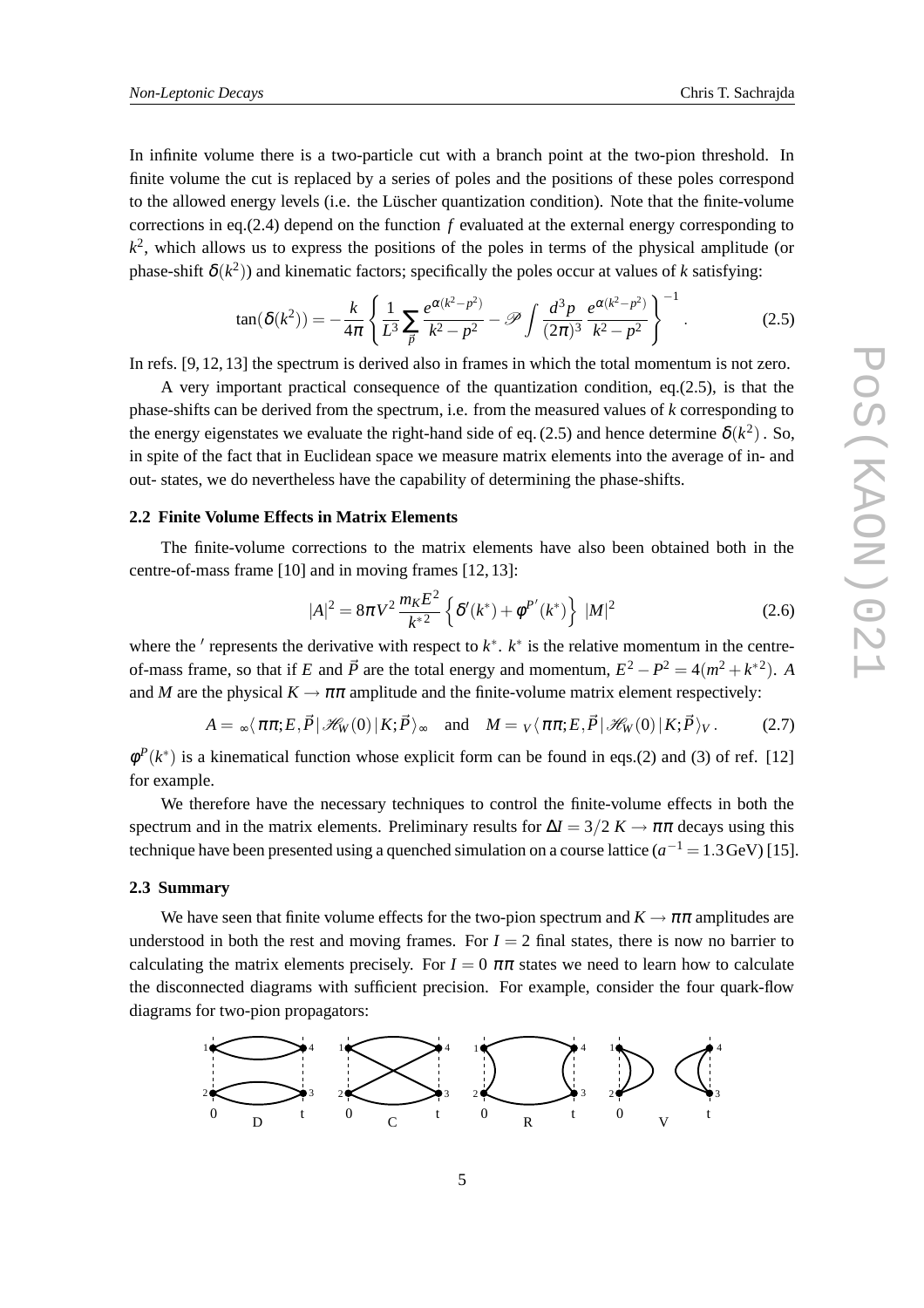The two-pion propagators are an ingredient in the evaluation of the  $K \to \pi \pi$  matrix elements. For the  $I = 2$  state only the first two diagrams contribute and it appears that they are relatively straightforward to evaluate. For  $I = 0$  in addition we have to evaluate diagrams R and V, and new techniques, such as the use of stochastic or all-to-all propagators, needs to be implemented to evaluate them and to establish that they can be computed precisely. Corresponding issues are present in the evaluation of the  $K \to \pi \pi$  correlation functions themselves.

#### **3.** χ**PT at NLO**

As suggested above, one approach to improving the precision of the results of refs. [4, 5] is to extend the calculation to NLO in  $\chi$ PT. At this order for  $K \to \pi \pi$  matrix elements the generic structure is of the form:

$$
\langle \pi \pi | \mathscr{O}_W | K \rangle = \text{LO} * (1 + \text{Logs}) + \text{NLO counterterms.}
$$
 (3.1)

The chiral logarithms ("Logs") are calculable in one-loop  $\chi$ PT and we then use lattice computations of  $K \to \pi \pi$  matrix elements, for a range of masses and momenta, in order to determine the LO and NLO low-energy constants. These LECs are then used to determine the physical decay amplitudes.

We have performed an exploratory quenched study with the SPQR kinematics, obtaining the matrix elements of the electroweak penguins successfully [16], obtaining

$$
I = 2\langle \pi\pi | O_7(2 \,\text{GeV}) | K^0 \rangle = (0.12 \pm 0.02) \,\text{GeV}^3 \text{ and } I = 2\langle \pi\pi | O_8(2 \,\text{GeV}) | K^0 \rangle = (0.68 \pm 0.09) \,\text{GeV}^3 \tag{3.2}
$$

On the other hand, we were unable to determine the LEC's for  $O_4$  sufficiently well to perform the chiral extrapolation. For  $O_4$  the chiral expansion starts at  $O(p^2)$ , in contrast to the electroweak penguins which start at  $O(p^0)$ . The positive aspects of this computation were that i) the finite-volume energy shift was measurable; ii) the matrix Elements at simulated masses were well determined and (iii) non-perturbative renormalization was implemented successfully. On the other hand the quark masses were too high to demonstrate explicitly the validity of the chiral extrapolation and the Lellouch-Lüscher factor was not implemented. We are now in a position to overcome these shortcomings.

I have stated above that in order to compute the amplitudes at NLO in the chiral expansion it is not sufficient in general to compute only  $K \to \pi$  and  $K \to \pi$  vacuum matrix elements. It is necessary to calculate  $K \to \pi \pi$  matrix elements. An exception is the evaluation of the matrix elements of the electroweak penguin operators [17] for which preliminary results were presented in 2005 [18].

#### **4. Miscellany**

In this section I briefly discuss two approaches which are being developed to improve our understanding of  $K \to \pi \pi$  decays; the application of twisted boundary conditions to improve the momentum resolution and an investigation into the rôle of the charm quark in the  $\Delta I = 1/2$  rule.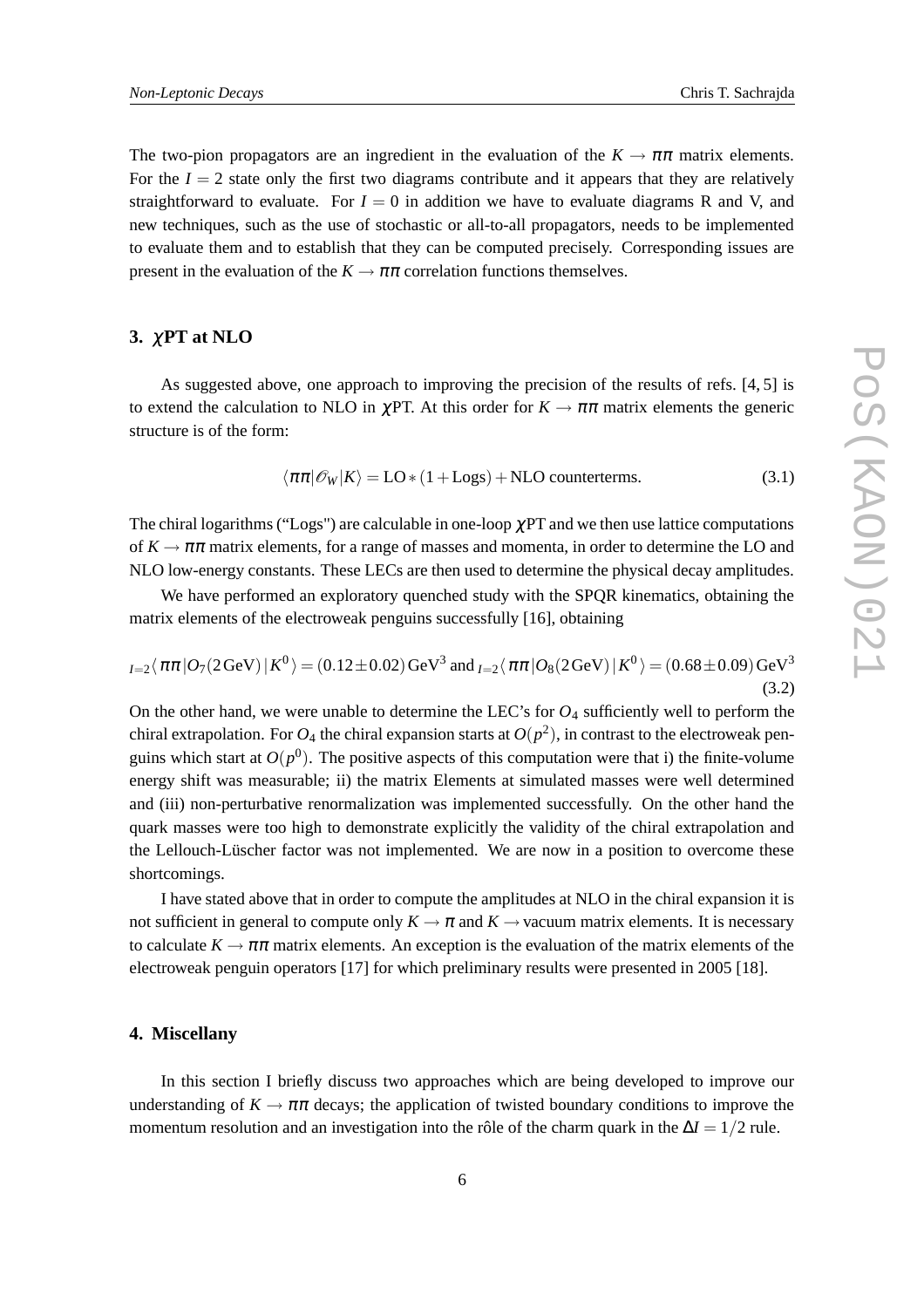#### **4.1 (Partially) Twisted Boundary Conditions and the Lellouch-Lüscher Factor.**

The Lellouch-Lüscher factor relating the  $K \to \pi \pi$  matrix elements in finite-volume to the physical decay amplitudes contains the derivative of the phase-shift. As we have seen, the phase-shift can be determined from the two-particle spectrum in finite-volume, but only at discrete momenta. Indeed the momentum resolution is very poor, e.g. for a lattice with  $L = 24a$  and  $a \approx 0.1$  fm the components of momentum are separated by about 1/2 GeV.

Using twisted boundary conditions,  $q(x_i + L) = e^{i\theta_i} q(x_i)$ , the momentum spectrum is modified (relative to periodic boundary conditions) to

$$
p_i = n_i \frac{2\pi}{L} + \frac{\theta_i}{L} \,. \tag{4.1}
$$

For quantities which do not involve final state interactions (e.g. masses, decay constants, formfactors) the finite-volume corrections are exponentially small also with twisted boundary conditions [19]. Moreover they are also exponentially small for *partially twisted boundary conditions* in which the sea quarks satisfy periodic boundary conditions but the valence quarks satisfy twisted boundary conditions [19, 20], so that we do not need to perform new simulations for every choice of <sup>θ</sup>*<sup>i</sup>* .

By using (partially) twisted boundary conditions, the derivative of the phase shift  $(\delta'(q^{*2}))$ can be evaluated for  $\Delta I = 3/2$  decays [21]. To see this consider the propagation of two  $\pi^+$  mesons with momenta  $\theta/L$  and  $(\theta - 2\pi)/L$ , where we can vary  $\theta$ . This can be arranged for example by choosing twisted boundary conditions for the valence *u* quark. From the two-pion spectrum, as explained above, we can determine  $\delta(q^{*2})$ , where  $q^{*}$  is the corresponding centre-of-mass relative momentum. Since  $\theta$  can be varied with small intervals, we can also evaluate the derivative  $\delta'(q^2)$ . To illustrate this consider the following preliminary results, obtained using  $N_f = 2+1$  Domain Wall Fermion configurations from the RBC & UKQCD collaborations, whose properties are described in ref. [22]. We start by measuring the lowest energy in the finite volume  $(E_{\text{EV}})$  which is different from the sum of the energies of two free pions with momenta  $\theta/L$  and  $(\theta - 2\pi)/L$ . From the total energy,  $E_{\text{FV}}$ , and momentum,  $(2\theta - 2\pi)/L$ , we determine  $q^*$  and in the left-hand plot of fig. 1 we show the energy shift as a function of  $q^*$ . From the energy shift we can determine the phase-shift  $\delta(q^*)$  as described above (see centre plot) and from the behaviour of  $\delta$  as a function of *q* <sup>∗</sup> we can obtain its derivative and hence the Lellouch-Lüscher factor relating the finite-volume matrix element and the physical decay amplitude (right-hand plot). At each stage we compute the quantities directly for the masses used in the simulation (the plots are shown for one particular choice of the masses). We are therefore able to control the finite volume effects in the lattice computations.

In addition to enabling one to calculate the finite-volume corrections in lattice calculations of  $\Delta I = 3/2$  decays with periodic boundary conditions, the use of twisted boundary conditions extends the kinematic range for which the matrix elements can be computed. Since in the procedure which we have used the relative momentum in the moving frame is always  $2\pi/L$ , the range of accessible values of  $q^*$  is limited, but nevertheless, represents an extension over periodic boundary conditions alone.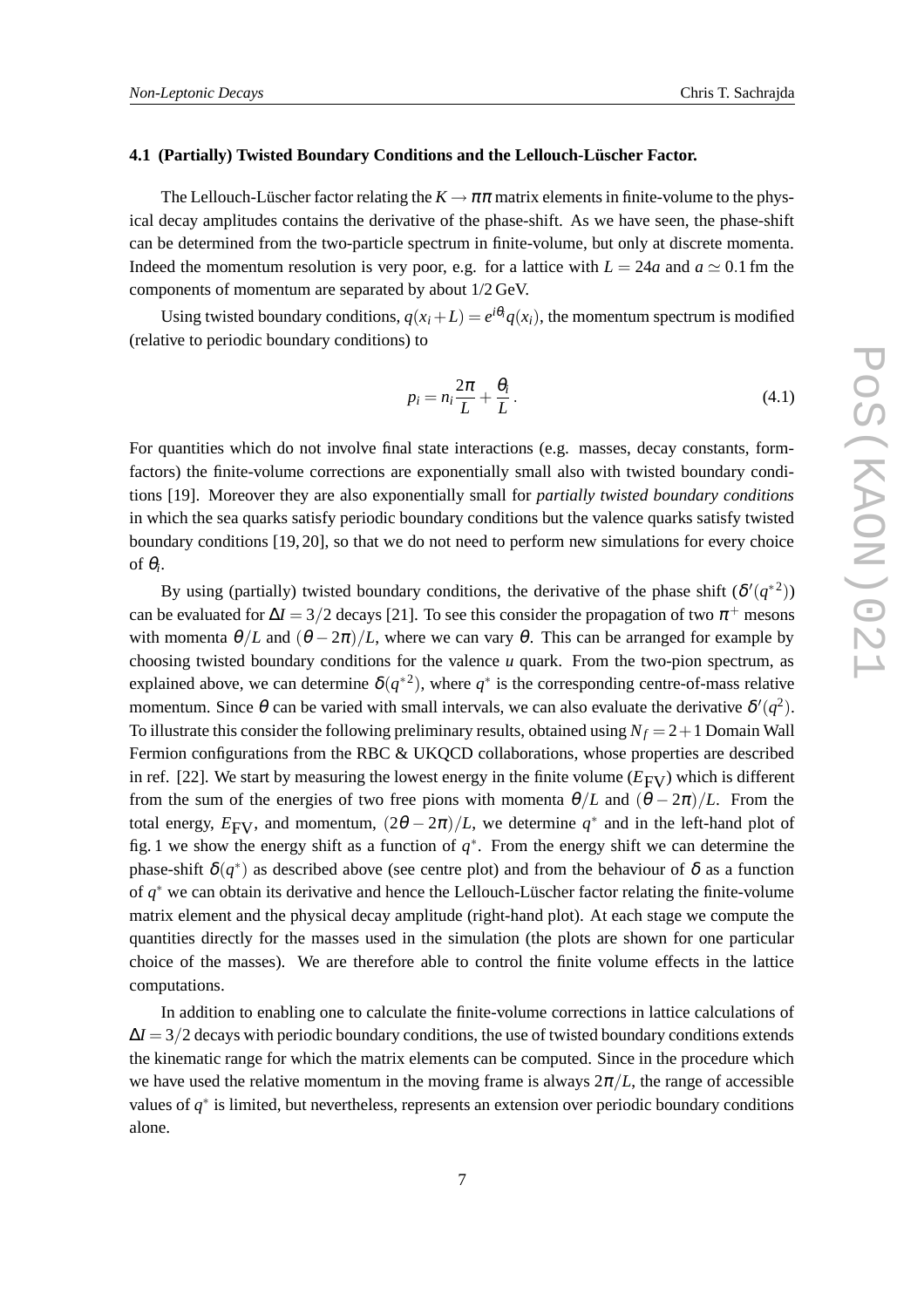

Figure 1: The energy shift (left), the phase-shift (centre) and the Lellouch-Lüscher factor (right) as a function of  $q^*$  for an illustrative pair of light quark (*ma* = 0.02) and strange quark (*m<sub>s</sub>a* = 0.04) masses.

#### **4.2 Rôle of the Charm Quark in the** ∆*I* = 1/2 **Rule**

There has been a recent proposal to study the rôle of the charm quark in the  $\Delta I = 1/2$  rule [23, 24]. The programme, which has only been partially implemented to date, consists of 3 steps:

1. In the *SU*(4) limit with all four masses very light,  $(m_c = m_s = m_u = m_d \ll \Lambda_{\gamma PT})$  there are two LECs,  $g^+$  and  $g^-$ , which have been evaluated by matching a quenched QCD simulation onto  $χ$ PT (in the  $ε$  regime):

$$
g^+ = 0.51 \pm 0.09
$$
 and  $g^- = 2.6 \pm 0.5$   $\Rightarrow$   $\frac{A_0}{A_2} = \frac{1}{\sqrt{2}} \left( \frac{1}{2} + \frac{3g^-}{2g^+} \right) \approx 6.$  (4.2)

ΛχPT is the scale of chiral symmetry breaking. The authors conclude that: *Even though the enhancement is not large enough to match the experiment, it already indicates that penguin operator/contractions cannot be the whole story.*

- 2. The mass of the charm quark is now increased, while still remaining within the chiral regime  $(\Lambda_{\gamma PT} \gg m_c \gg m_s = m_u = m_d)$ . The matching from step 1 to this effective theory can be done analytically. This has been done at lowest order but *unfortunately NLO couplings are needed to have predictability.*
- 3. Finally the charm quark mass is increased to its physical value ( $m_c \ge \Lambda_{\gamma PT} \gg m_s = m_u = m_d$ ) and this remains to be done in the future.

#### **5. Summary and Conclusions**

In this talk, I have tried to demonstrate that there has been a considerable amount of theoretical progress in formulating  $K \to \pi \pi$  decays in a form suitable for lattice simulations. There is now the opportunity of achieving significant numerical results for  $K \to \pi \pi$  decay amplitudes.

- (i) For  $I = 2$  final states, there is now no barrier to calculating the matrix elements precisely.
- (ii) For  $I = 0$ ,  $\pi \pi$  states, as explained in section 2.3, we still need to learn how to calculate the disconnected diagrams with sufficient precision.